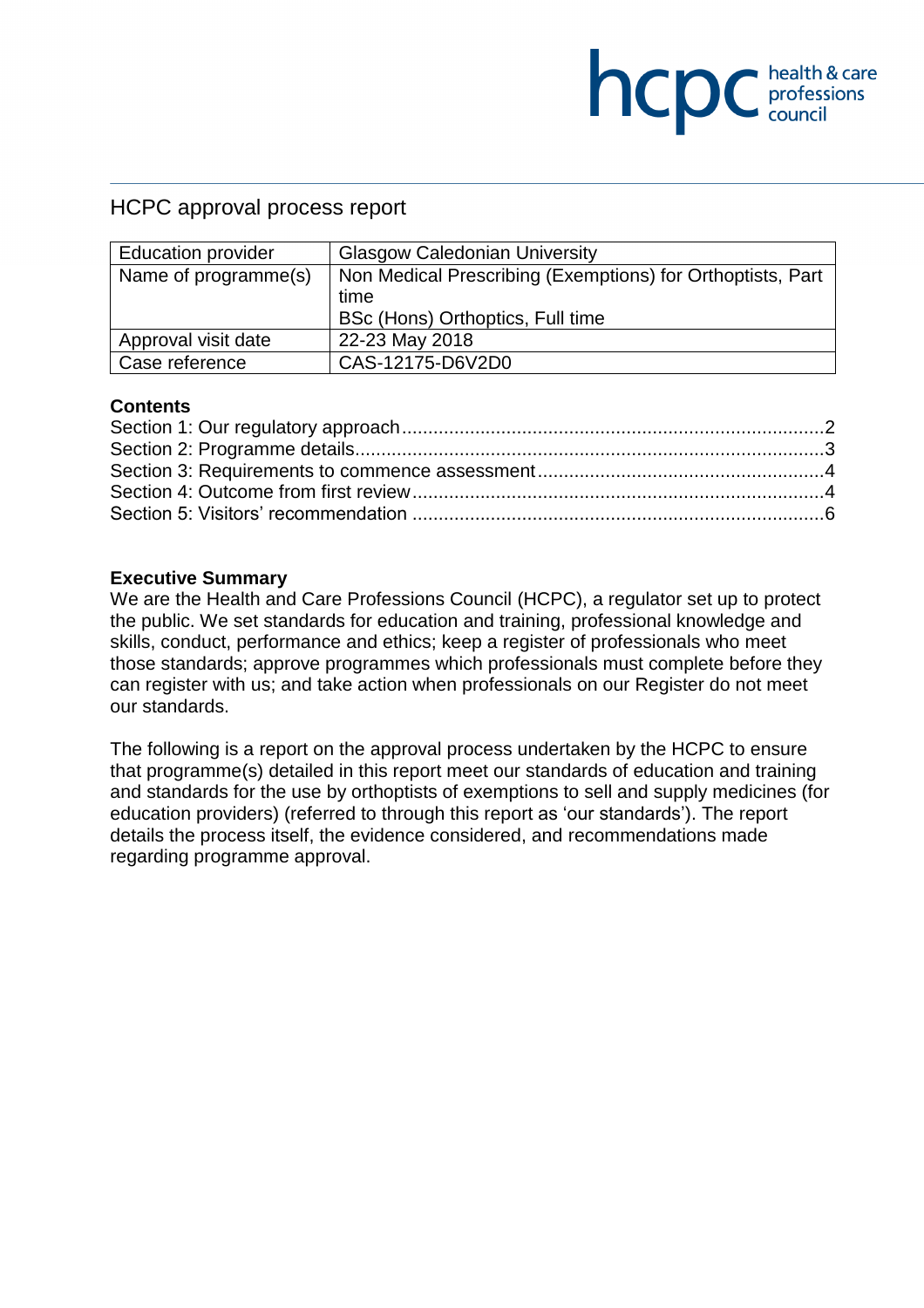# Section 1: Our regulatory approach

### **Our standards**

We approve programmes that meet our education standards, which ensure individuals that complete the programmes meet proficiency standards. The proficiency standards set out what a registrant should know, understand and be able to do when they complete their education and training. The education standards are outcome focused, enabling education providers to deliver programmes in different ways, as long as individuals who complete the programme meet the relevant proficiency standards.

Programmes are normally approved on an open-ended basis, subject to satisfactory engagement with our monitoring processes. Programmes we have approved are listed on our website.

### **How we make our decisions**

We make independent evidence based decisions about programme approval. For all assessments, we ensure that we have profession specific input in our decision making. In order to do this, we appoint partner visitors to undertake assessment of evidence presented through our processes. The visitors make recommendations to the Education and Training Committee (ETC). Education providers have the right of reply to the recommendation of the visitors, inclusive of conditions and recommendations. If an education provider wishes to, they can supply 'observations' as part of the process.

The ETC make decisions about the approval and ongoing approval of programmes. In order to do this, they consider recommendations detailed in process reports, and any observations from education providers (if submitted). The Committee meets in public on a regular basis and their decisions are available to view on our website.

### **HCPC panel**

We always appoint at least one partner visitor from the profession (inclusive of modality and / or entitlement, where applicable) with which the assessment is concerned. We also ensure that visitors are supported in their assessment by a member of the HCPC executive team. Details of the HCPC panel for this assessment are as follows:

| l Christine Timms       | Orthoptist                  |
|-------------------------|-----------------------------|
| David Houliston         | <b>Biomedical scientist</b> |
| <b>Frances Ashworth</b> | Lav                         |
| Jasmine Oduro-Bonsrah   | <b>HCPC</b> executive       |

### **Other groups involved in the approval visit**

There were other groups in attendance at the approval visit as follows. Although we engage in collaborative scrutiny of programmes, we come to our decisions independently.

| <b>Helen Gallagher</b> | Independent chair<br>(supplied by the education<br>provider) | Glasgow Caledonian<br>University        |
|------------------------|--------------------------------------------------------------|-----------------------------------------|
| Elaine Skea            | Secretary (supplied by the<br>education provider)            | Glasgow Caledonian<br><b>University</b> |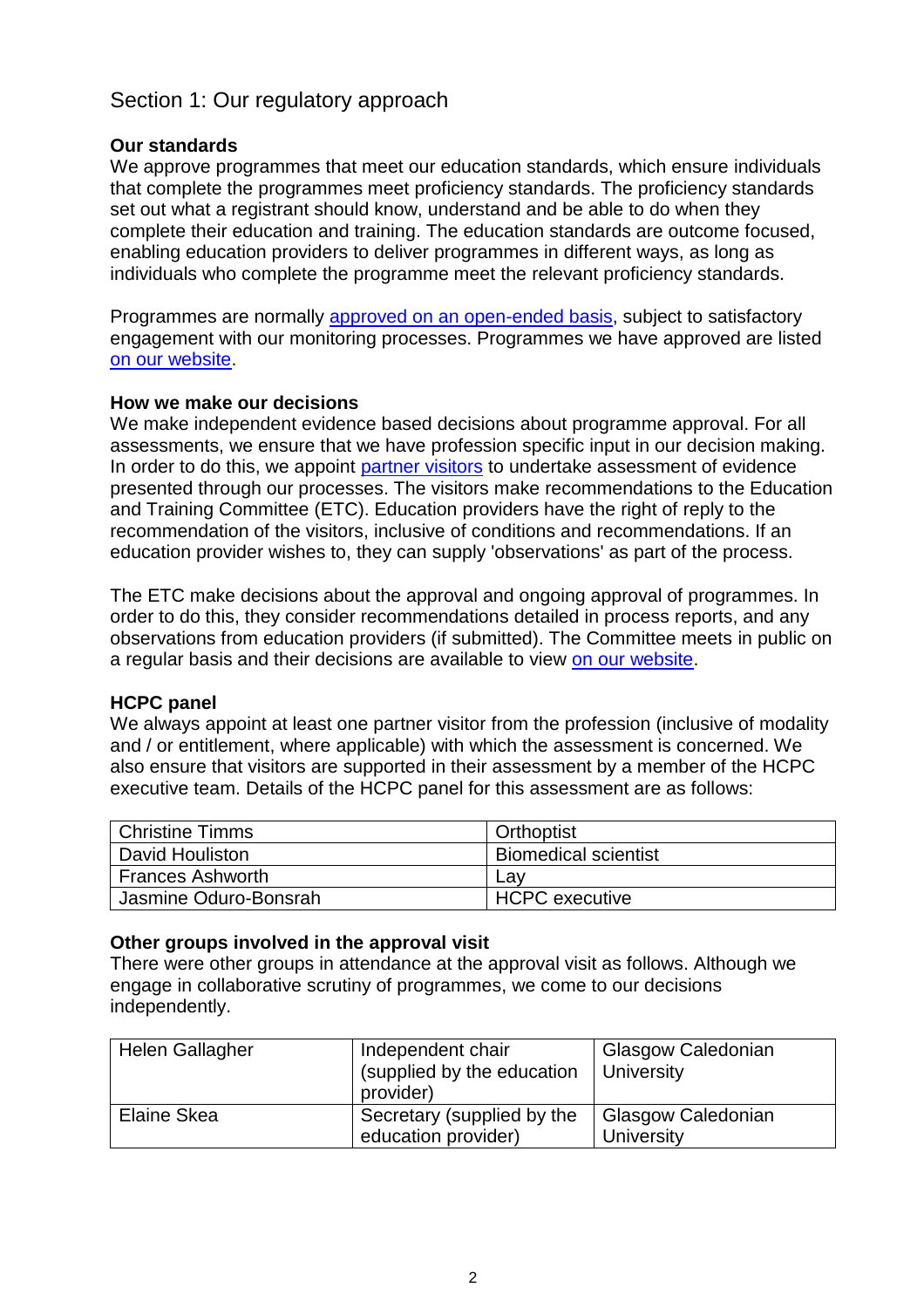# Section 2: Programme details

| Programme name       | <b>BSc (Hons) Orthoptics</b>                                                                                                                                                                                                                                                                                                                                                                                                                                                                             |
|----------------------|----------------------------------------------------------------------------------------------------------------------------------------------------------------------------------------------------------------------------------------------------------------------------------------------------------------------------------------------------------------------------------------------------------------------------------------------------------------------------------------------------------|
| Mode of study        | FT (Full time)                                                                                                                                                                                                                                                                                                                                                                                                                                                                                           |
| Entitlement          | <b>Orthoptist exemptions</b>                                                                                                                                                                                                                                                                                                                                                                                                                                                                             |
| <b>First intake</b>  | 01 September 2016                                                                                                                                                                                                                                                                                                                                                                                                                                                                                        |
|                      | This intake date pre-dates the visit date in order to include<br>those learners who will transfer on to the new progamme in<br>year two of their studies. These learners will be assessed to<br>meet the standards for orthoptists using exemptions for the<br>sale and supply of medicines in the second and third years<br>of the new programme. This will enable learners from the<br>2016 intake on the old programme, who successfully<br>complete and graduate from 2020 onwards, to apply for the |
|                      | annotation on the register.                                                                                                                                                                                                                                                                                                                                                                                                                                                                              |
| Maximum learner      | Up to $20$                                                                                                                                                                                                                                                                                                                                                                                                                                                                                               |
| cohort               |                                                                                                                                                                                                                                                                                                                                                                                                                                                                                                          |
| Intakes per year     | 1                                                                                                                                                                                                                                                                                                                                                                                                                                                                                                        |
| Assessment reference | APP01943                                                                                                                                                                                                                                                                                                                                                                                                                                                                                                 |

We undertook this assessment of a new programme proposed by the education provider via the approval process. This involves consideration of documentary evidence and an onsite approval visit, to consider whether the programme:

- meets the standards of education and training;
- delivers the standards of proficiency for orthoptists; and
- delivers the standards for orthoptists using exemptions for the sale and supply of medicines.

The education provider informed the HCPC that their currently approved BSc (Hons) Orthoptics programme has taken its last intake. The learners from this programme will transfer onto the second and third year of the new programme subject to this programme being approved. As this programme has now taken the last intake, and as it was not being changed by the education provider, it was not assessed via this approval visit.

The proposed new programme is intended as a pre-registration programme for orthoptists, with a contained module to also allow for individuals who successfully complete the programme the orthoptist exemption annotation.

| Programme name       | Non Medical Prescribing (Exemptions) for Orthoptists |
|----------------------|------------------------------------------------------|
| Mode of study        | PT (Part time)                                       |
| Entitlement          | Orthoptist exemptions                                |
| First intake         | 01 August 2018                                       |
| Maximum learner      | Up to $24$                                           |
| cohort               |                                                      |
| Intakes per year     |                                                      |
| Assessment reference | APP01854                                             |

We undertook this assessment of a new post-graduate module proposed by the education provider via the approval process. This involves consideration of documentary evidence and an onsite approval visit, to consider whether, within the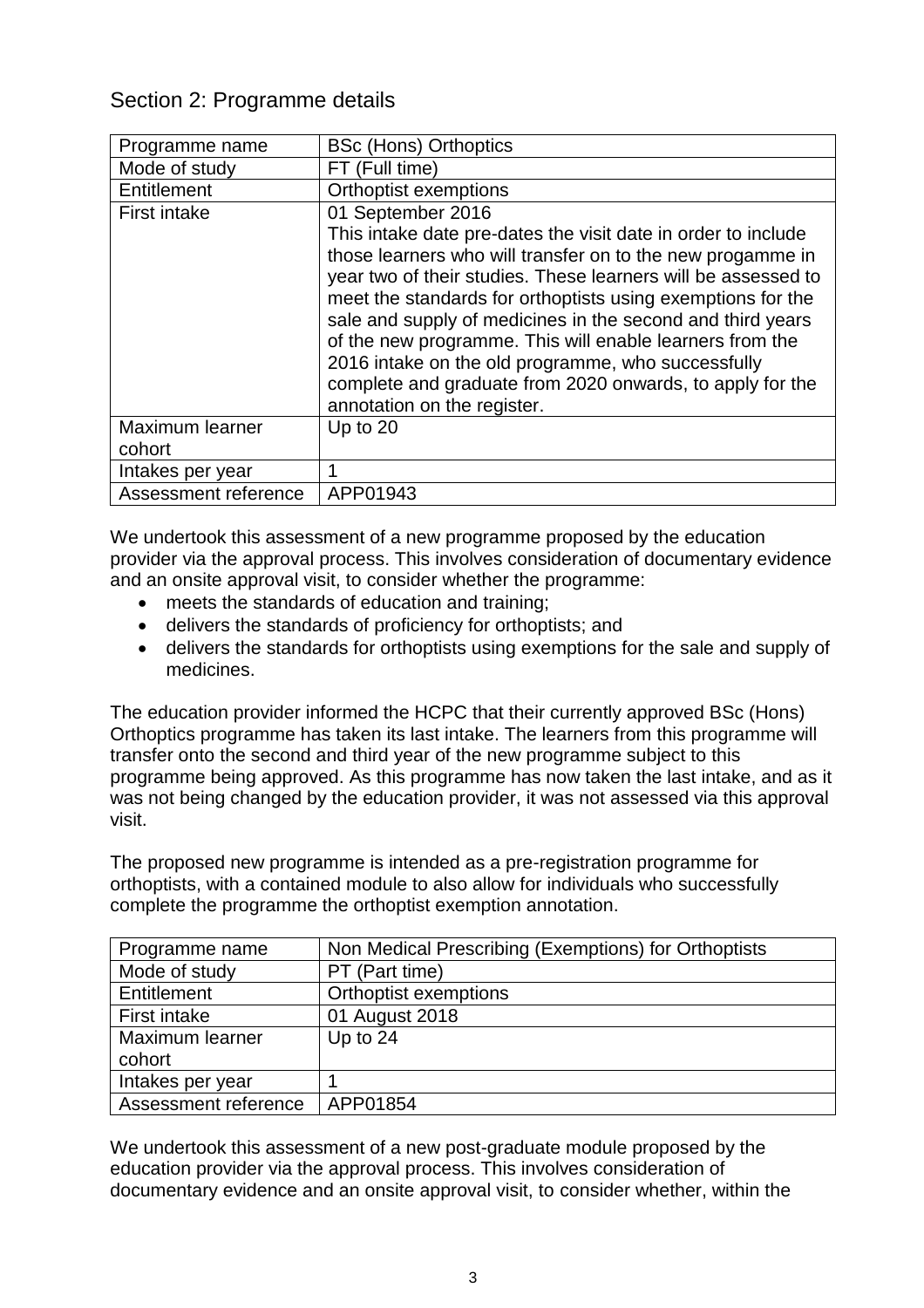standards for the use by orthoptists of exemptions to sell and supply medicines, the programme:

- meets the standards for education providers; and
- delivers the standards for orthoptists using exemptions in legislation for+ the sale and supply of medicines.

The module will be accessible to HCPC-registered Orthoptists who intend to train in the annotation, and integrated within the BSc (Hons) Orthoptics programme, as noted above.

## Section 3: Requirements to commence assessment

In order for us to progress with approval and monitoring assessments, we require certain evidence and information from education providers. The following is a list of evidence that we asked for through this process, and whether that evidence was provided. Education providers are also given the opportunity to include any further supporting evidence as part of their submission. Without a sufficient level of evidence, we need to consider whether we can proceed with the assessment. In this case, we decided that we were able to undertake our assessment with the evidence provided.

| <b>Required documentation</b>                                     | <b>Submitted</b> |
|-------------------------------------------------------------------|------------------|
| Programme specification                                           | Yes              |
| Module descriptor(s)                                              | Yes              |
| Handbook for learners                                             | Yes              |
| Handbook for practice based learning                              | Yes              |
| Completed education standards mapping document                    | Yes              |
| Completed proficiency standards mapping document                  | Yes              |
| Curriculum vitae for relevant staff                               | Yes              |
| External examiners' reports for the last two years, if applicable | Yes              |

We also expect to meet the following groups at approval visits:

| <b>Group</b>                                              | <b>Met</b> |
|-----------------------------------------------------------|------------|
| Learners                                                  | Yes        |
| Senior staff                                              | Yes        |
| Practice education providers                              | Yes        |
| Service users and carers (and / or their representatives) | Yes        |
| Programme team                                            | Yes        |
| Facilities and resources                                  | Yes        |

# Section 4: Outcome from first review

### **Recommendation of the visitors**

In considering the evidence provided by the education provider as part of the initial submission and at the approval visit, the visitors' recommend that there was insufficient evidence to demonstrate that our standards are met at this time, but that the programme(s) should be approved subject to the conditions noted below being met.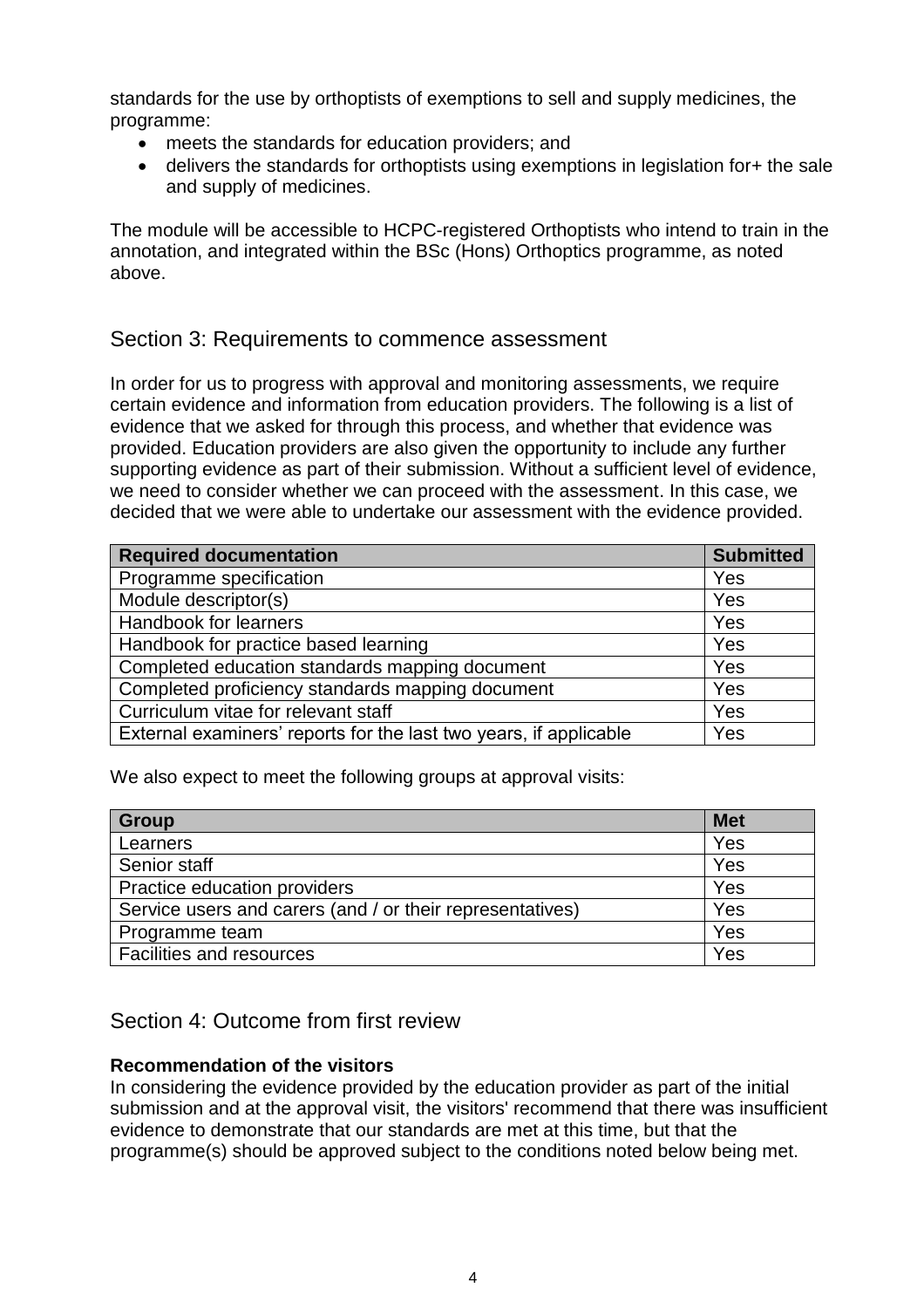## **Conditions**

Conditions are requirements that must be met before programmes can be approved. We set conditions when there is insufficient evidence that standards are met. The visitors were satisfied that a number of the standards are met at this stage. However, the visitors were not satisfied that there is evidence that demonstrates that the following standards are met, for the reasons detailed below.

We expect education providers to review the issues identified in this report, decide on any changes that they wish to make to programmes, and then provide any further evidence to demonstrate how they meet the conditions. We set a deadline for responding to the conditions of 09 July 2018.

#### **3.3 The education provider must ensure that the person holding overall professional responsibility for the programme is appropriately qualified and experienced and, unless other arrangements are appropriate, on the relevant part of the Register.**

**Condition:** The education provider must demonstrate how the process in place for identifying and appointing an appropriately qualified and experienced person to hold overall professional responsibility for the programme is appropriate.

**Reason:** For this standard the visitors were directed to the staff curriculum vitae. From the documentation and discussions with the senior team, the visitors were aware of the individual who will have overall professional responsibility for the programme. The visitors noted that the staff member identified was appropriately qualified and experienced and, on the relevant part of the Register. In the senior team meeting, the visitors were informed that there is a process in place to ensure that they identify and appoint an appropriately qualified and experienced person to hold overall professional responsibility for the programme. The visitors were also shown the university wide Quality Enhancement and Assurance handbook at the visit, which highlighted the specification for the person with overall professional responsibility. In the specification it states the individual would "monitor admissions, progression and completion rates in accordance with the University and the external requirements PSRBs [Professional, Statutory and Regulatory Bodies]". However, the visitors were not given the process for identifying the individual along with the requisite qualifications and experience. They also could not determine how the requirements highlighted would ensure that the education provider will continue to appoint a suitable person and, if it becomes necessary, a suitable replacement. As such, the visitors require the education provider to demonstrate that they have an effective process for ensuring that the person with overall professional responsibility for the programme is appropriately qualified and experienced, and unless other arrangements are appropriate from the relevant part of the Register.

### **B.8 The resources to support student learning in all settings must be effectively used.**

**Condition:** The programme team must revise the programme documentation to ensure that the resources to support teaching and learning are accurate and appropriate to deliver an effective programme.

**Reason:** From a review of the Non Medical Prescribing (Exemptions) for Orthoptists Student Handbook provided prior to the visit and clarification at the visit, the visitors